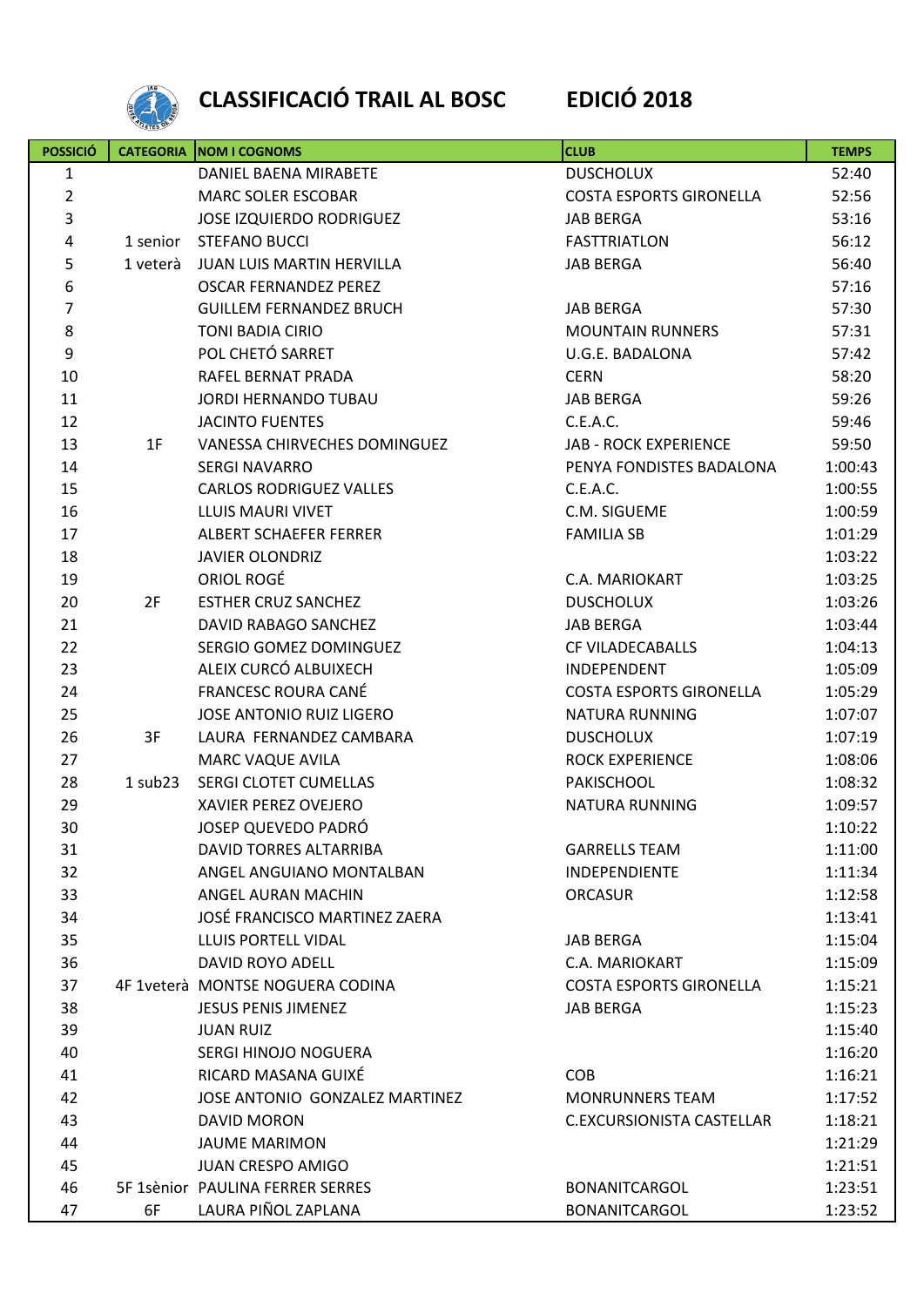| <b>POSSICIÓ</b> |     | <b>CATEGORIA   NOM I COGNOMS</b> | <b>CLUB</b>                      | <b>TEMPS</b> |
|-----------------|-----|----------------------------------|----------------------------------|--------------|
| 48              | 7F  | <b>STELLA OSTERHOFF</b>          | TG TRIATLÓ SITGES                | 1:23:58      |
| 49              | 8F  | MARTA GUTIERREZ RIU              |                                  | 1:26:24      |
| 50              |     | <b>ERIC TORRES ISANTA</b>        |                                  | 1:26:25      |
| 51              |     | RAMIRO LOPEZ QUIRANTE            |                                  | 1:26:26      |
| 52              |     | JUAN JOSÉ DIAZ                   |                                  | 1:28:59      |
| 53              |     | 9F 1sub23 JUDIT CAMPOSO ROCA     | <b>JAB BERGA</b>                 | 1:33:05      |
| 54              |     | 10F 1sub23 ORIA QUIROS MASINGUE  | <b>JAB BERGA</b>                 | 1:33:05      |
| 55              | 11F | ANGELS MARTINEZ CLAVERIA         | <b>CEAC</b>                      | 1:34:07      |
| 56              | 12F | <b>MARISA SANZ SIERRA</b>        | <b>CEAC</b>                      | 1:34:08      |
| 57              |     | RICARDO JIMENEZ SANCHEZ          |                                  | 1:44:17      |
| 58              | 13F | SANDRA URETA PERTIÑEZ            | <b>MOUNTAIN SPORTS ROCK EXPE</b> | 1:44:53      |
| 59              | 14F | ADA GUILÀ PUIG                   |                                  | 1:52:55      |
| 60              | 15F | SILVIA DELGADO GUTIERREZ         |                                  | 1:56:38      |
| 61              | 16F | <b>GEMMA SABATA CLOTET</b>       |                                  | 1:58:14      |
| 62              |     | <b>MARIUS CARRILLO FLORES</b>    |                                  | 1:58:17      |
| 63              |     | <b>JOAN GALLET CLOTET</b>        | <b>BORREDÀ</b>                   | 1:58:33      |
| 64              |     | <b>HILARI NOHALES MORTE</b>      | C.E.A.C.                         | 2:15:12      |
| 65              | 17F | ÀNGELS VENDRELL CODINA           | C.E.A.C.                         | 2:15:13      |
| 66              |     | ELOI VILA                        | C.E.A.C.                         | 2:15:14      |
| 67              | 18F | SANDRA REDONDO ISANTA            |                                  | 2:16:32      |
| 68              |     | <b>ANDREU ROS</b>                |                                  | 2:19:22      |
| 69              |     | <b>JOSEP PADULLÉS</b>            |                                  | 2:19:23      |
| 70              |     | <b>DAVID POSADAS GARCIA</b>      |                                  | 2:45:30      |
| 71              |     | RAFAEL POSADAS MORENO            |                                  | 2:45:31      |
| 72              |     | <b>JAUME DURAN</b>               |                                  | 2:47:10      |
| 73              | 19F | <b>MARIA FAURA</b>               | <b>UEC BAGA</b>                  | 2:47:11      |
| 74              | 20F | <b>JANINA VILANA</b>             |                                  | 2:47:12      |
| 75              |     | <b>PAU DURAN</b>                 |                                  | 2:47:13      |
| 76              |     | <b>NIL DURAN</b>                 |                                  | 2:47:14      |
| 77              |     | <b>ORIOL GALERA</b>              |                                  | 2:47:15      |
| 78              | 21F | <b>CARME RAMON</b>               |                                  |              |
| 79              |     | <b>JOSEP BUSQUETA</b>            |                                  |              |
| 80              |     | FRANC ESPUÑA FUSTER              |                                  |              |
| 81              |     | <b>JOSE RUIZ RODRIGUEZ</b>       | <b>JAB BERGA</b>                 |              |
| 82              |     | <b>JORDI COMELLAS NOGUERA</b>    | <b>MOUNTAIN RUNNERS</b>          |              |
| 83              |     | ALFONSO LOPEZ LOPEZ              | <b>JAB BERGA</b>                 |              |
| 84              | 22F | MANUELA SANTOS LAMA              | <b>MONRUNNERS TEAM</b>           |              |
| 85              |     | MANEL OLIVARES LUPIÁÑEZ          | <b>MONRUNNERS TEAM</b>           |              |
| 86              | 23F | ANNA GARCIA CAÑAS                | <b>JAB BERGA</b>                 |              |
| 87              |     | <b>INGRID SOCA TORRRES</b>       | <b>JAB BERGA</b>                 |              |
| 88              |     | <b>DAVID GALLIGANI</b>           | BARCELONA CASUAL RUNNERS         |              |
| 89              | 24F | <b>DOLORS RECUENCO MARTIN</b>    | <b>LIFE</b>                      |              |
| 90              |     | JAUME FURADADA GIMENEZ           | <b>LIFE</b>                      |              |
| 91              |     | PAU NACENTA                      | <b>MUTUACAT BRAVO TRAIL</b>      |              |
| 92              |     | AHMED EL MANSOURI                | MUTUACAT BRAVO TRAIL             |              |
| 93              |     | <b>JOSE LUIS GARCIA LOPEZ</b>    |                                  |              |
| 94              | 25F | MARIA REYES BERNANDO NUÑEZ       |                                  |              |
| 95              |     | <b>JORDI GARCIA BERNARDO</b>     |                                  |              |
| 96              | 26F | MARIBEL LORENTE CANUDAS          |                                  |              |